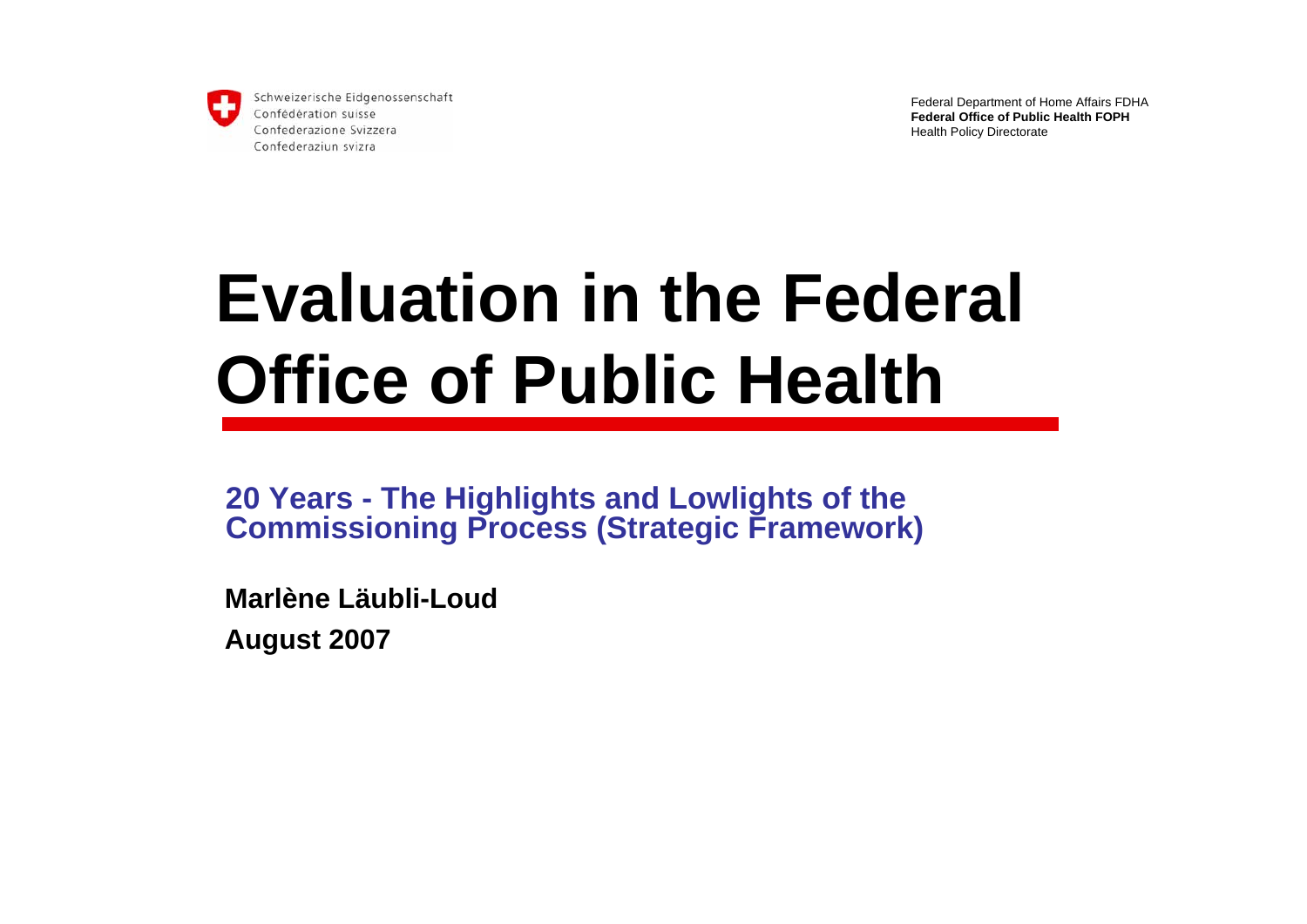

Federal Department of Home Affairs FDHA **Federal Office of Public Health FOPH**Health Policy Directorate

### **What I am going to tell you**

- **1. Background to the development of evaluation in the Office**
- **2. Developing the evaluation system / strategic framework**
- **3. Some of the key challenges to the commissioning process – past and future**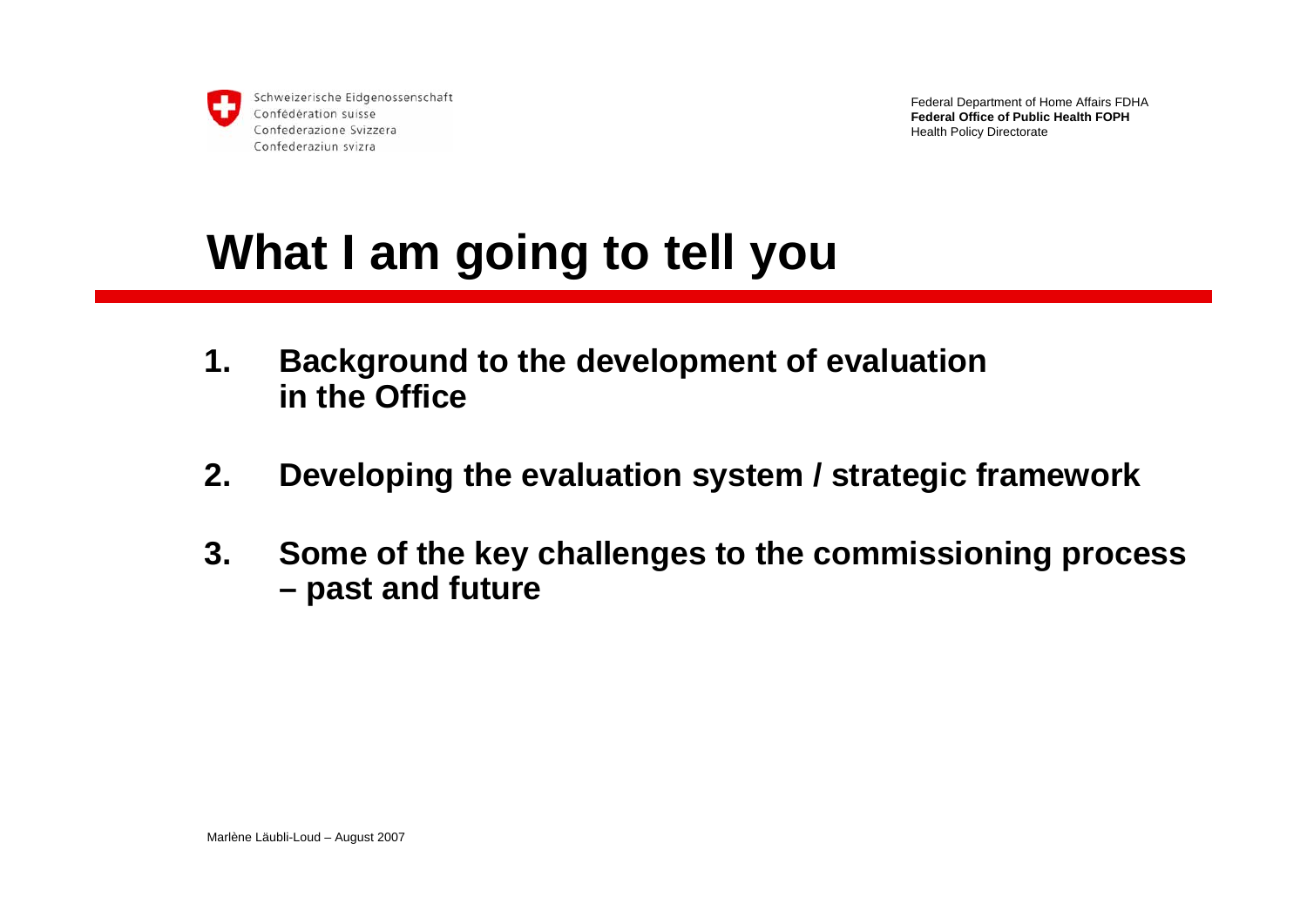

Federal Department of Home Affairs FDHA **Federal Office of Public Health FOPH**Health Policy Directorate

## **1. Background and Context**

- • Revival of Evaluation in Public Administration during the 80s – expanding throughout Europe
- • Switzerland is a "late" country – no previous evaluation experience or culture (Exception DEZA)
- • Swiss National Research programme initiated to explore benefits of evaluation in public administration
- • Spread of AIDS pandemic – at an alarming rate
	- Evaluation of Office's AIDS prevention efforts (1986/87) introduced for the first time

•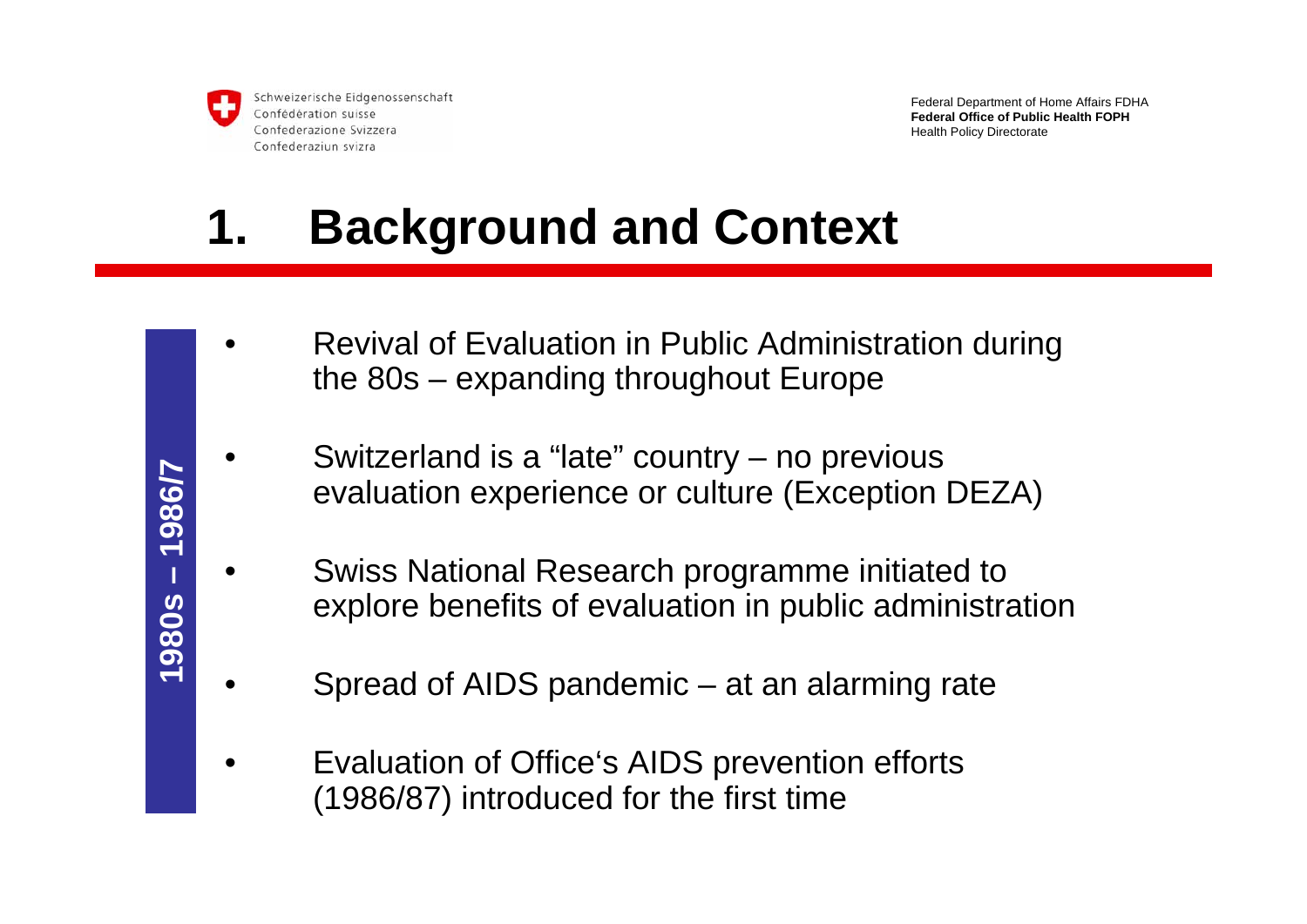

Federal Department of Home Affairs FDHA **Federal Office of Public Health FOPH**Health Policy Directorate

## **2. Evaluation – Overview** (1/6)

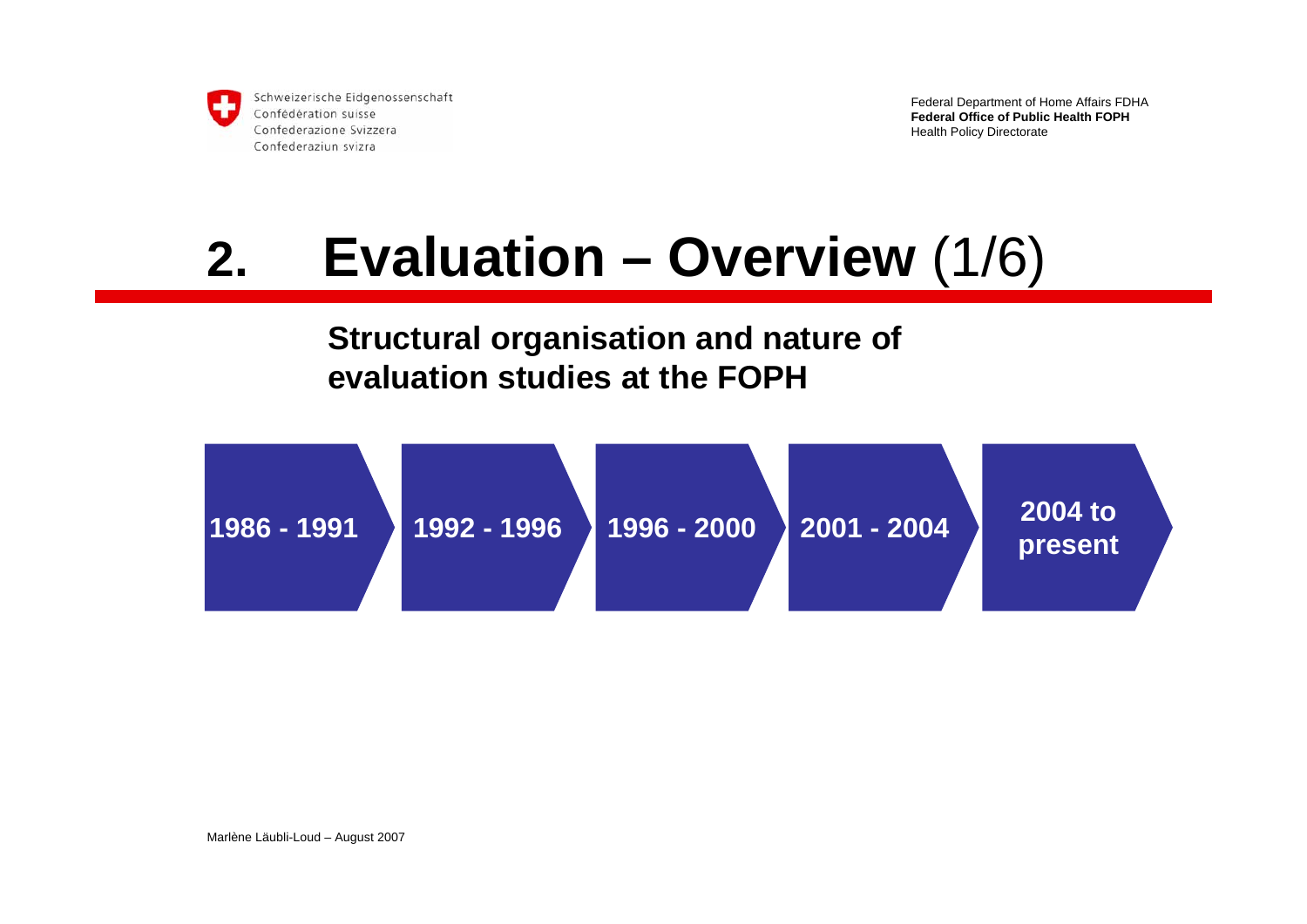

Federal Department of Home Affairs FDHA **Federal Office of Public Health FOPH**Health Policy Directorate

## **2. Evaluation – Overview** (2/6)

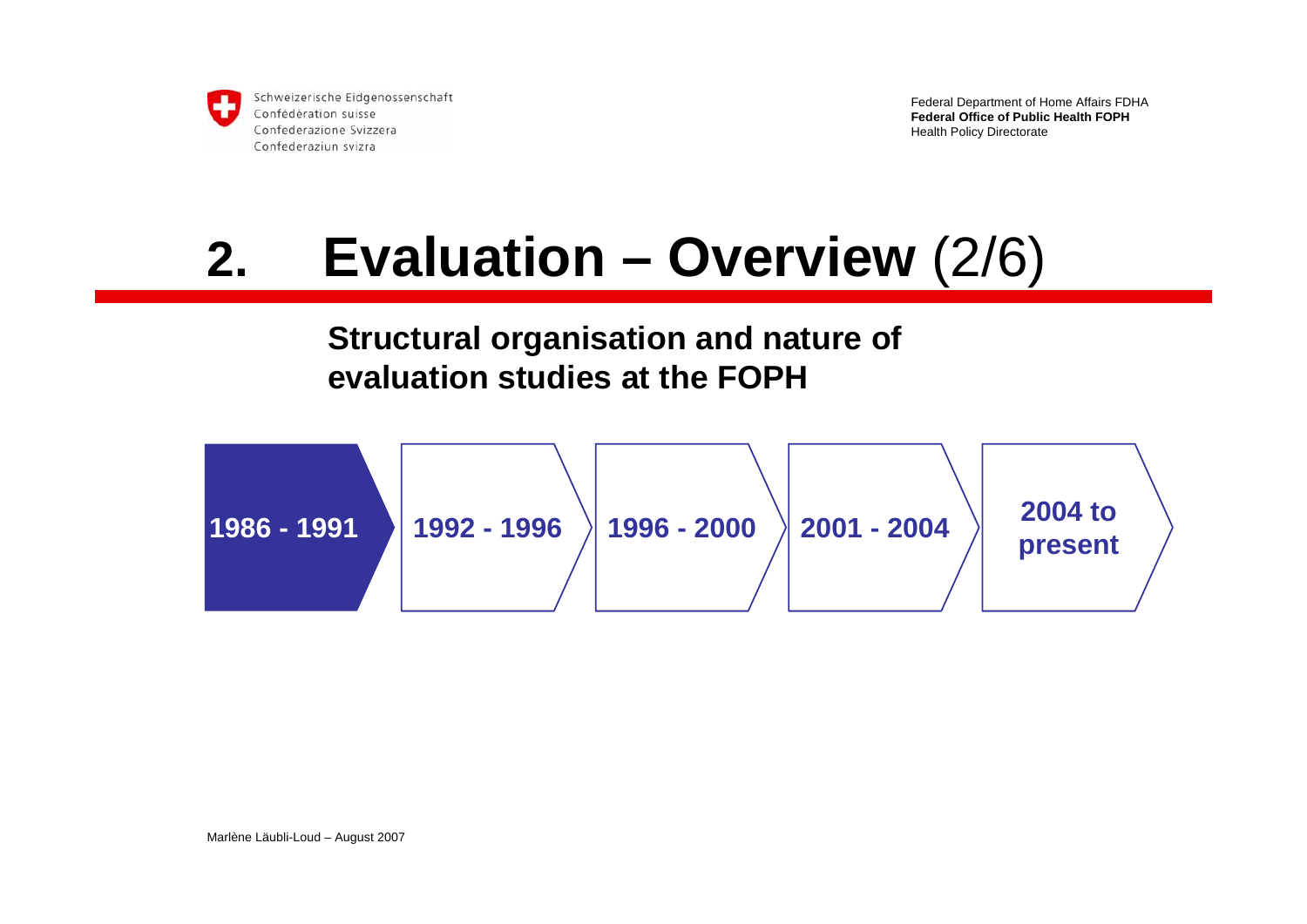

**1986 - 1991**

1986 - 1991

Schweizerische Eidgenossenschaft Confédération suisse Confederazione Svizzera Confederaziun svizra

| <b>Structural</b><br>organisation                                   | • Contractual partnership directly between Office's<br>programme manager and external evaluators<br>• Funding for studies provided 'on demand' from<br>programme budget                                                                                                                                                                                                                                                                                                                                                                                                                                                            |
|---------------------------------------------------------------------|------------------------------------------------------------------------------------------------------------------------------------------------------------------------------------------------------------------------------------------------------------------------------------------------------------------------------------------------------------------------------------------------------------------------------------------------------------------------------------------------------------------------------------------------------------------------------------------------------------------------------------|
| <b>Evaluand</b>                                                     | HIV/AIDS national strategy                                                                                                                                                                                                                                                                                                                                                                                                                                                                                                                                                                                                         |
| <b>Approach and</b><br>nature of the<br>commissioned<br>evaluations | Strategic evaluation – analysis of the strategy, operational<br>programme and activities as a whole – umbrella for all<br>commissioned evaluations<br>• Comprehensive (process, outcome, impact)<br>. Mixed method approach, integrating several monitoring studies<br>• User-focused - based on Office's needs and questions<br>• Multi-studies – detailed analysis of specific aspects of the overall<br>programme (mutually agreed between two partners)<br>• Formative, accompanying actions over legislative period (1- then 3,<br>then 4 years)<br>• Synthesis of lessons from multi-studies - legitimation / accountability |
| <b>Sole contractor</b>                                              | Objective to develop evaluation expertise (UEPP,<br>Lausanne)                                                                                                                                                                                                                                                                                                                                                                                                                                                                                                                                                                      |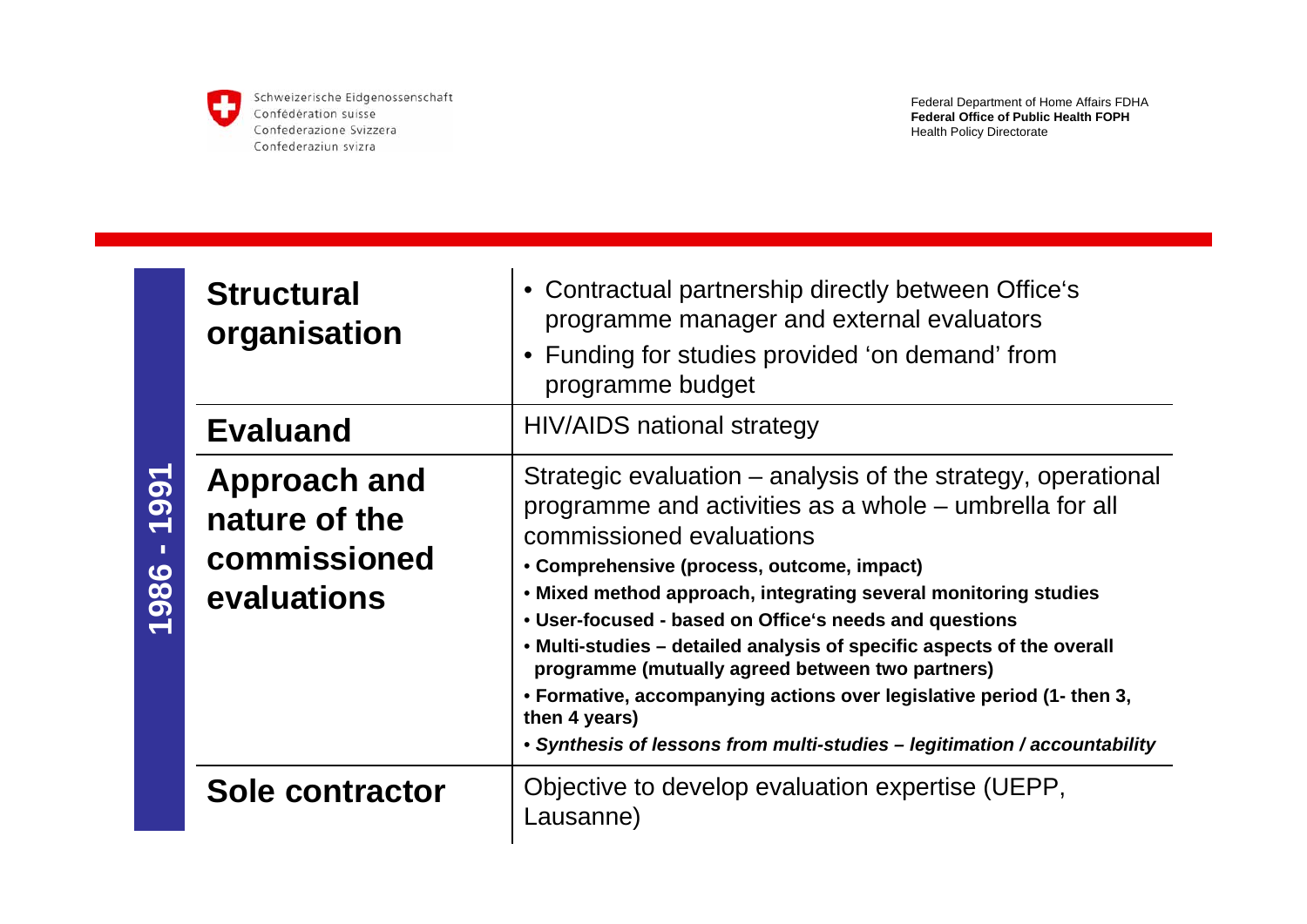

Federal Department of Home Affairs FDHA **Federal Office of Public Health FOPH**Health Policy Directorate

## **2. Evaluation – Overview** (3/6)

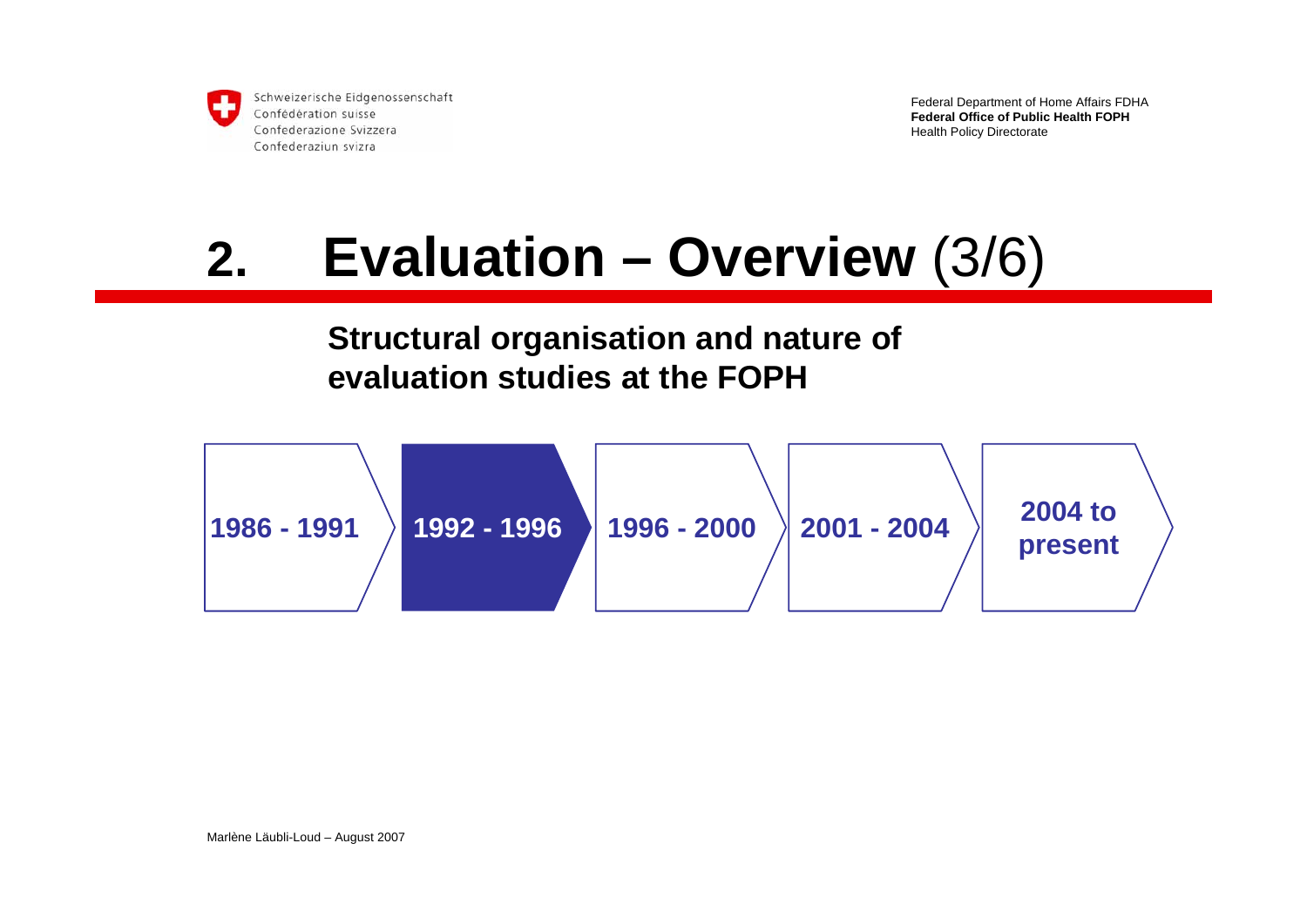

| (1/2)<br>1996<br>1992 | <b>Structural</b><br>organisation | <b>Office reorganisation (1992)</b><br>• Management of commissioned evaluations<br>centralised within a section of the Prevention<br>Division (200% staff funded)<br>• Funding for studies still provided 'on demand' by<br>programmes |
|-----------------------|-----------------------------------|----------------------------------------------------------------------------------------------------------------------------------------------------------------------------------------------------------------------------------------|
|                       | <b>Evaluand</b>                   | AIDS / Federal Drugs prevention programme,<br>gradually extended to other prevention areas e.g.<br>Tobacco and Healthy Schools programmes -                                                                                            |
|                       | <b>Main purpose</b>               | Combination of formative, legitimation, and<br>accountability                                                                                                                                                                          |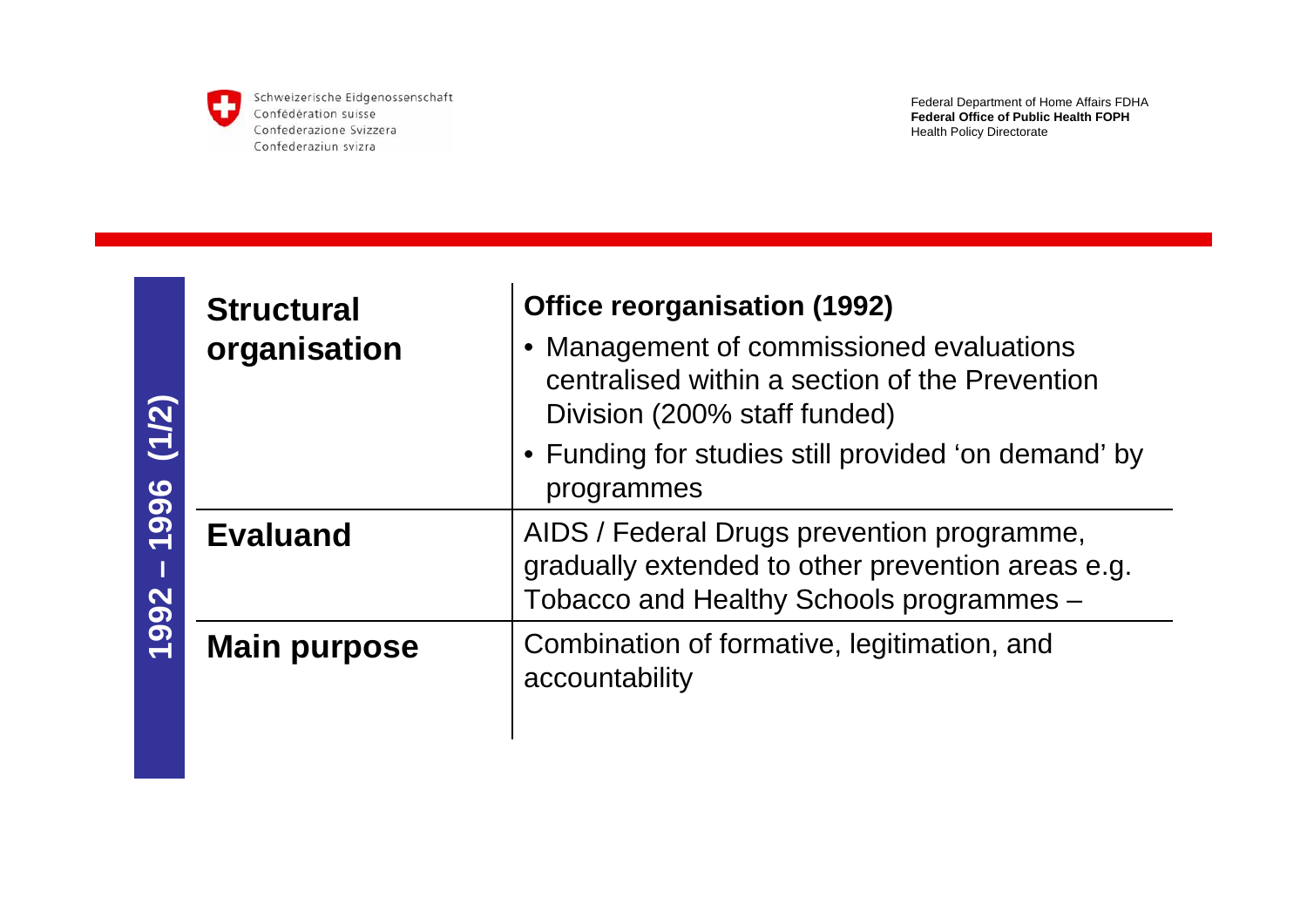

| (2/2)<br>996<br>992 | <b>Approach and</b><br>nature of the<br>commissioned<br>evaluations | • Strategic evaluation design continued and similar<br>principle applied to other prevention areas<br>• Formative evaluation introduced for "project"<br>evaluations           |
|---------------------|---------------------------------------------------------------------|--------------------------------------------------------------------------------------------------------------------------------------------------------------------------------|
|                     | Sole contractor                                                     | Sole contractor for "Global" Drugs / AIDS<br>evaluations, but Principle of "Open Tender"<br>introduced for "new prevention areas", particularly<br>for projects in Drugs field |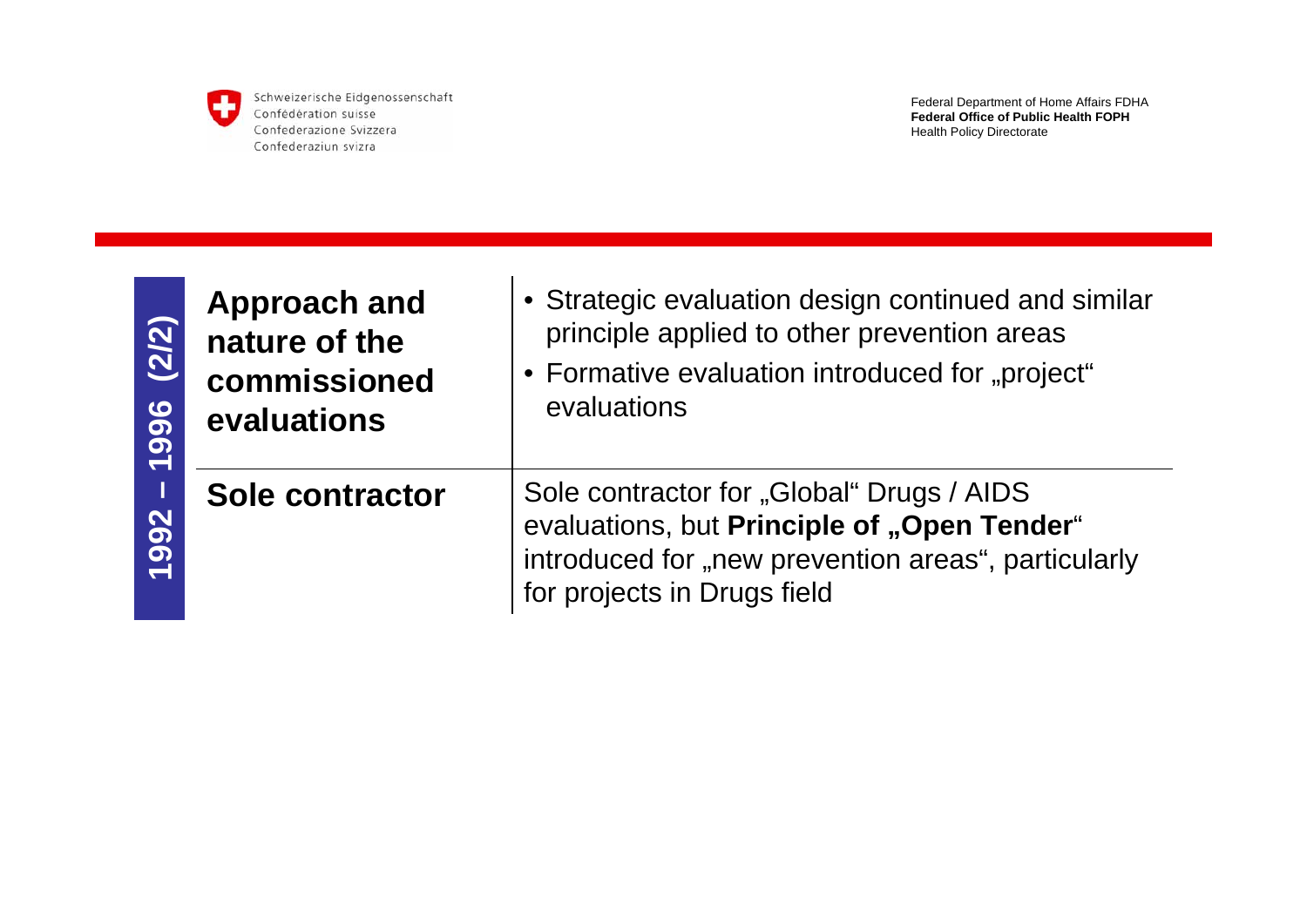

Federal Department of Home Affairs FDHA **Federal Office of Public Health FOPH**Health Policy Directorate

## **2. Evaluation – Overview** (4/6)

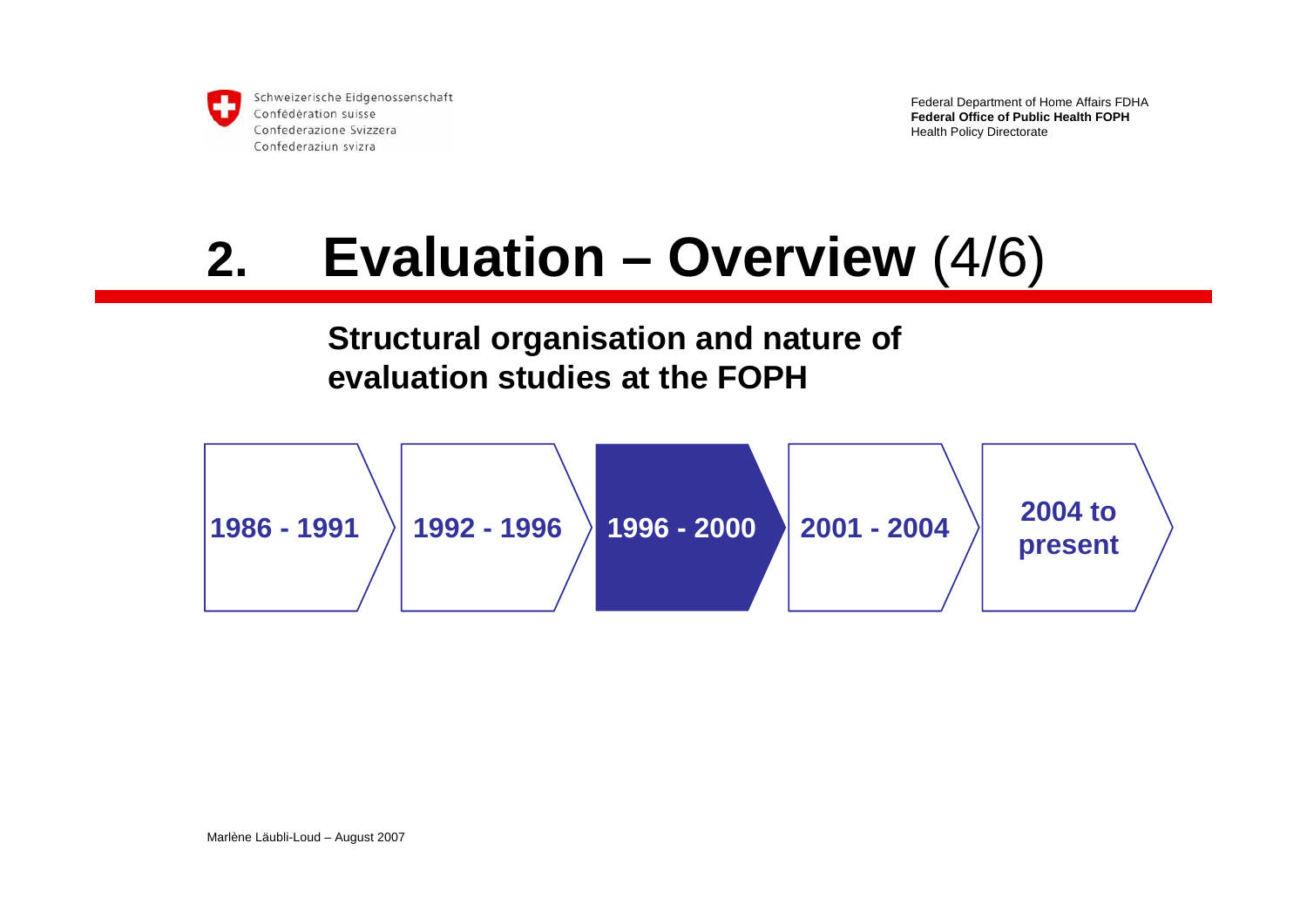

|                      | <b>Structural</b>   | <b>Office reorganisation (1996)</b>                                                                                                                    |
|----------------------|---------------------|--------------------------------------------------------------------------------------------------------------------------------------------------------|
| (1/2)<br>2000<br>996 | organisation        | • Centralised service dismantled - initially 100%<br>person remained responsible for programme<br>evaluations only                                     |
|                      |                     | • Responsibility for <i>project</i> evaluation reverted to<br>programme sections                                                                       |
|                      |                     | • No change in funding arrangements – additional<br>200% personnel eventually given to support<br>return to centralised service                        |
|                      | <b>Evaluand</b>     | AIDS, Drugs, Tobacco, Healthy Schools, Alcohol,<br>Flu – bottom-up approach for setting priorities                                                     |
|                      | <b>Main purpose</b> | More emphasis on developmental evaluation, less<br>on accountability – no knowledge building<br>(based on Chemlimsky and Weiss' three way distinction) |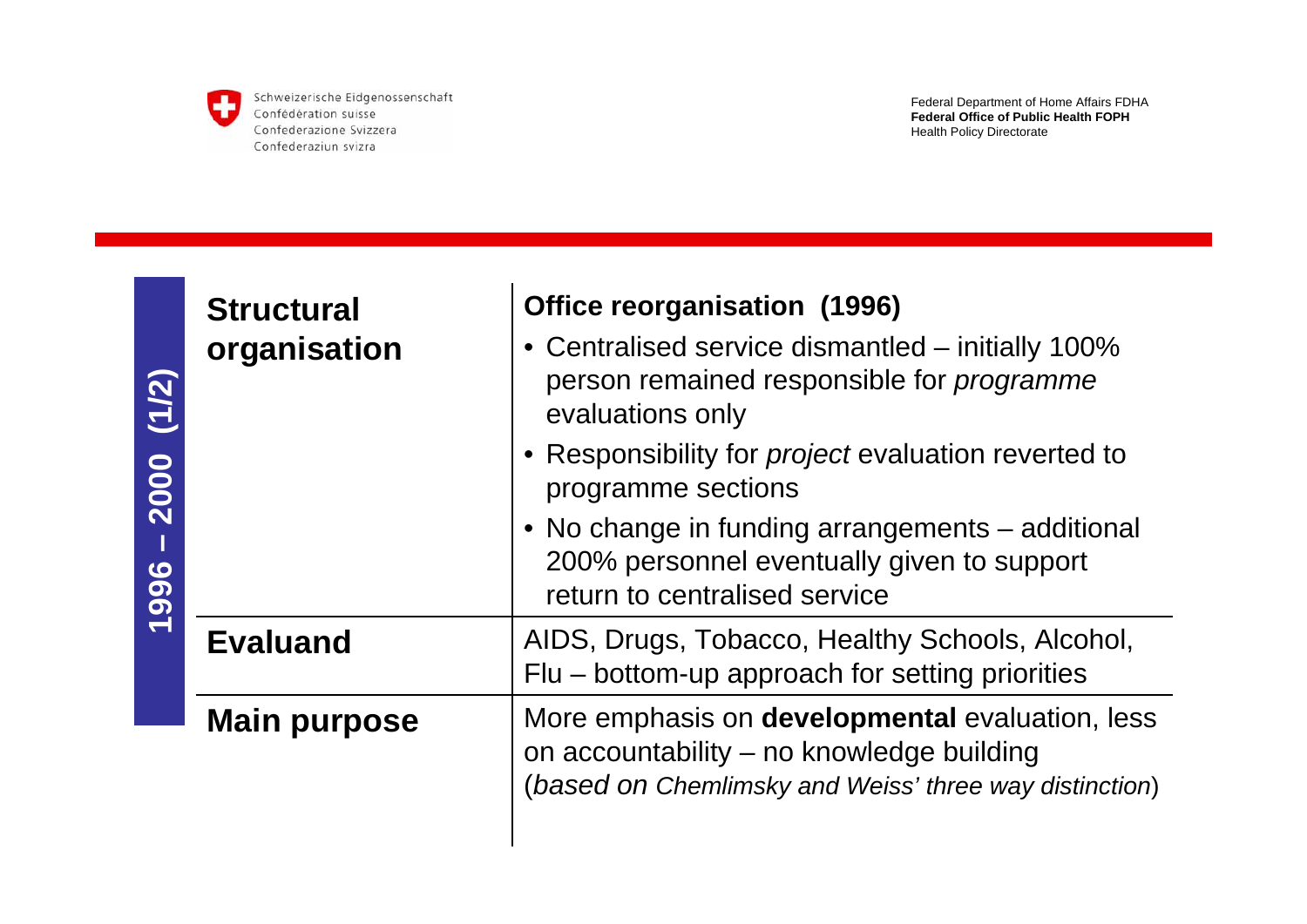

Federal Department of Home Affairs FDHA **Federal Office of Public Health FOPH**Health Policy Directorate

| (2/2)<br>2000 | <b>Approach and</b><br>nature of the<br>commissioned<br>evaluations | No change<br>evaluation o<br>evaluations |
|---------------|---------------------------------------------------------------------|------------------------------------------|
| 1996          | <b>Sole contractor</b>                                              | Sole contra<br>others subje              |

to design – *strategic / programme* contracts average 4 years - *project* more focussed and over less time

 $\cot$  remains for AIDS and Drugs – ect to "open tender" process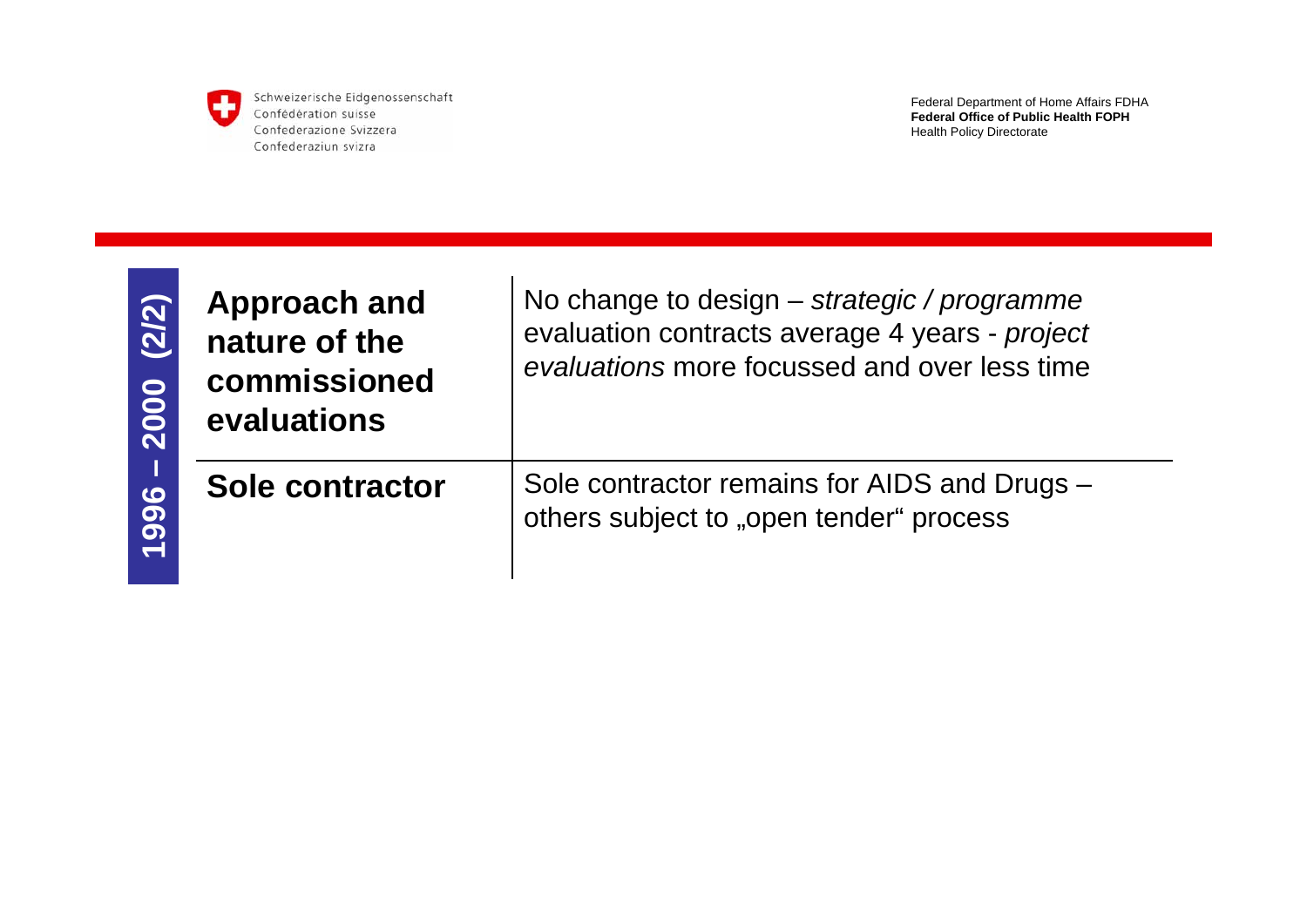

Federal Department of Home Affairs FDHA **Federal Office of Public Health FOPH**Health Policy Directorate

## **2. Evaluation – Overview** (5/6)

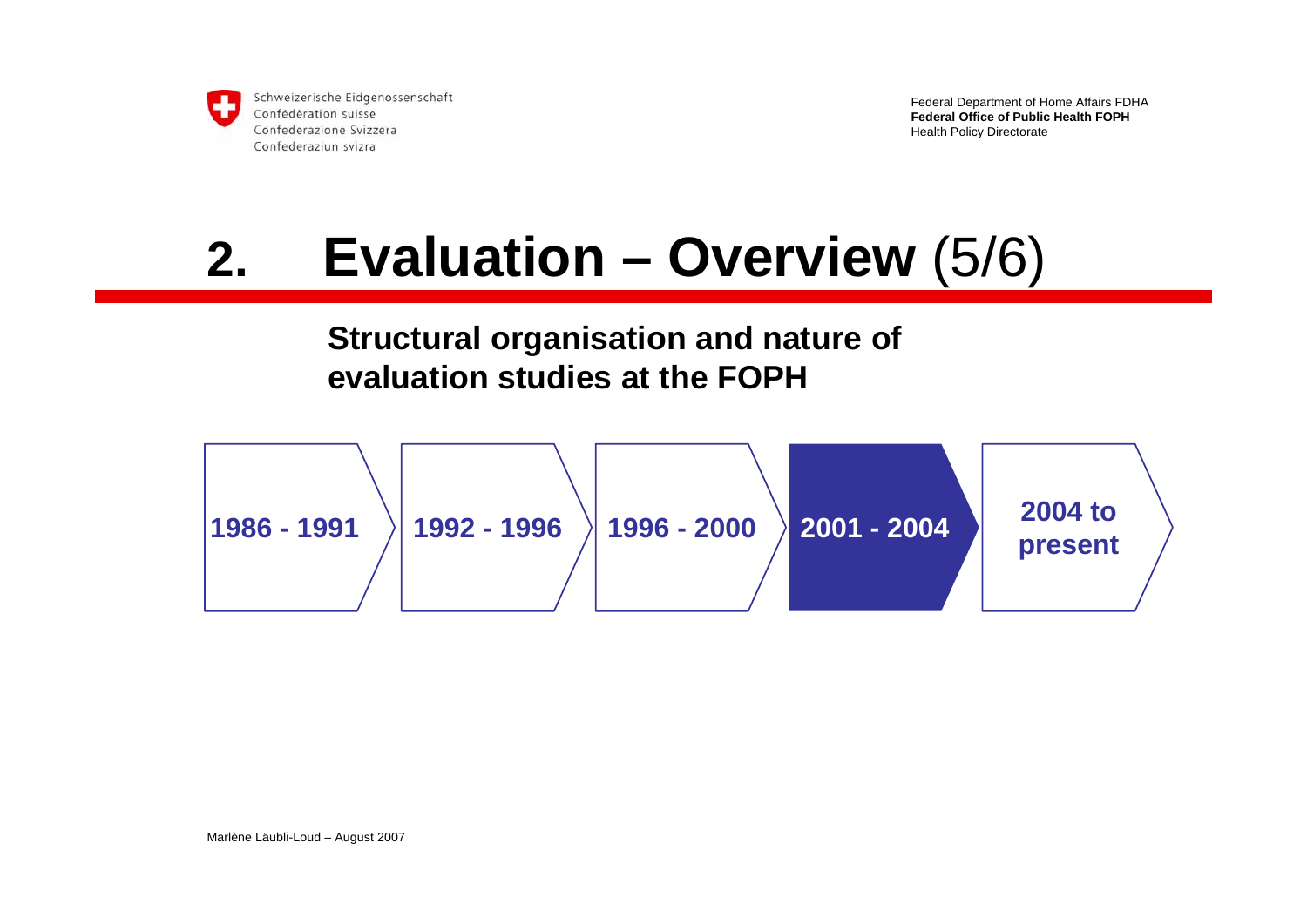

| (1/2)<br>2004<br>2001 | <b>Structural</b><br>organisation | • Centralised service re-established – (attached to<br>Chief of Staff of the Office's Directorate, with<br>490% staffing)<br>• Responsibility extended to cover Office-wide<br>needs - Responsibility for all commissioned<br>evaluations and development of evaluation<br>system<br>• Centralised funding pool created to support<br>studies |
|-----------------------|-----------------------------------|-----------------------------------------------------------------------------------------------------------------------------------------------------------------------------------------------------------------------------------------------------------------------------------------------------------------------------------------------|
|                       | <b>Evaluand</b>                   | Traditional prevention areas – others added e.g.<br>Radiation – priorities set by Units but agreed by<br><b>Top Management</b>                                                                                                                                                                                                                |
|                       | <b>Main purpose</b>               | No change                                                                                                                                                                                                                                                                                                                                     |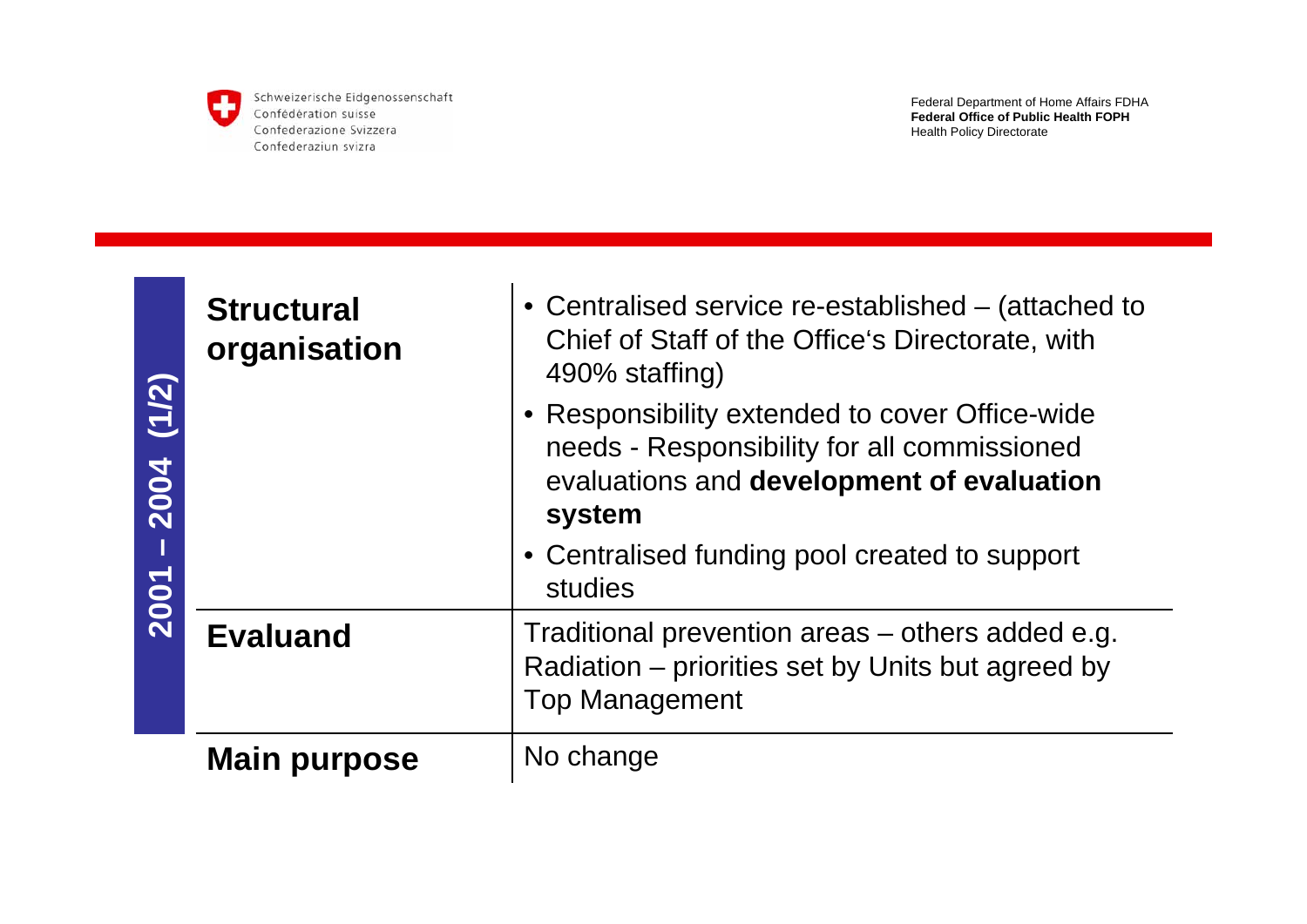

**2001 – 2004 (2/2)**

 $2001 - 2004$  (2/2)

Schweizerische Eidgenossenschaft Confédération suisse Confederazione Svizzera Confederaziun svizra

| <b>Approach and</b><br>nature of the<br>commissioned<br>evaluations | Strategic (programme) evaluations<br>• comprehensive with some in-depth studies,<br>time-bound (over less time) developmental in nature – less<br>formative studies.<br>introduced use of evaluability studies<br>$\bullet$<br>more participative in nature (efforts to seek external<br>stakeholder's questions too)<br>• separation of evaluation and monitoring activities<br>Fewer project evaluations |
|---------------------------------------------------------------------|------------------------------------------------------------------------------------------------------------------------------------------------------------------------------------------------------------------------------------------------------------------------------------------------------------------------------------------------------------------------------------------------------------|
| Sole contractor                                                     | • Principle of sole contractors in AIDS/Drugs<br>stopped,<br>• Process of open or selected tender applied<br>throughout                                                                                                                                                                                                                                                                                    |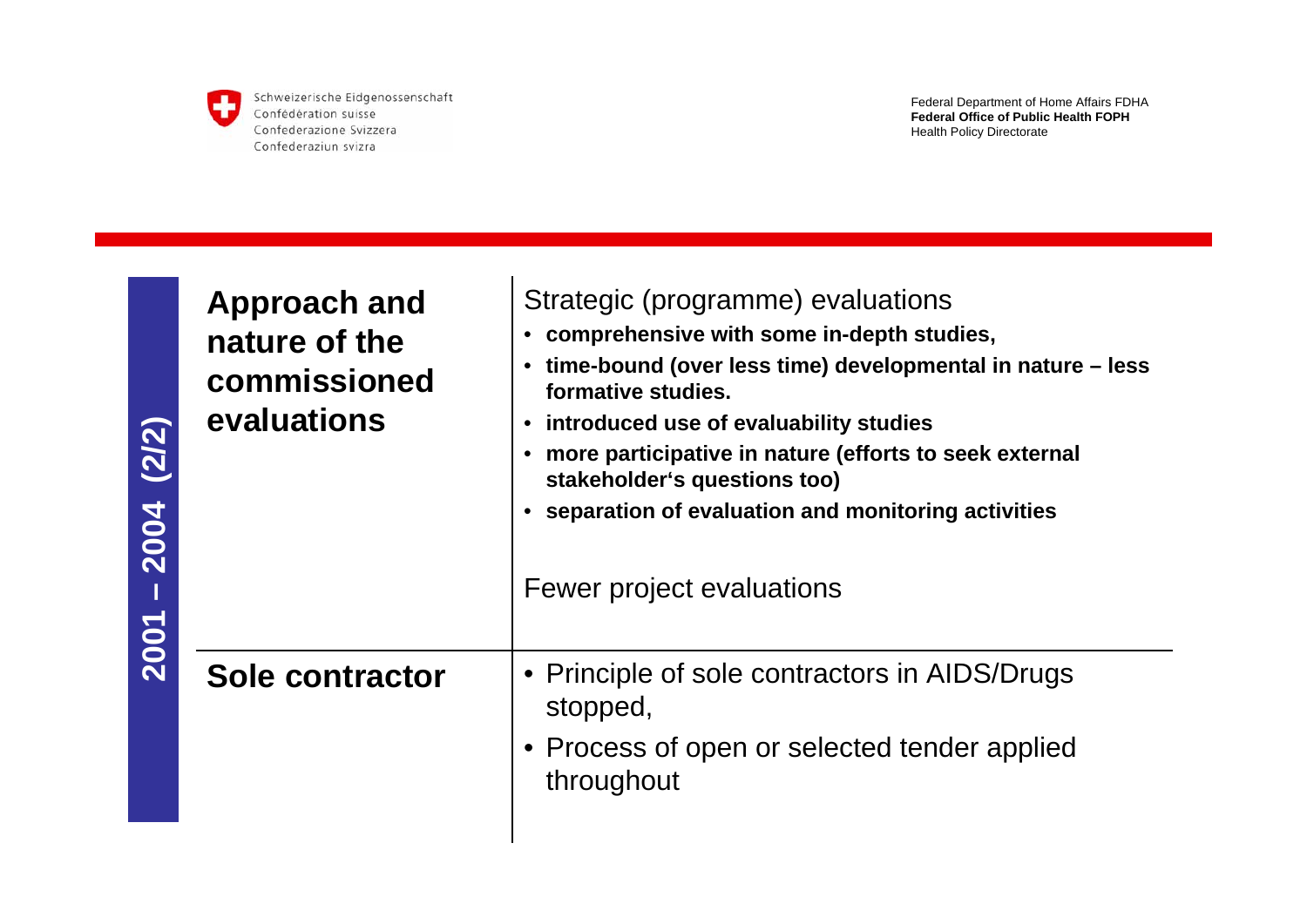

Federal Department of Home Affairs FDHA **Federal Office of Public Health FOPH**Health Policy Directorate

## **2. Evaluation – Overview** (6/6)

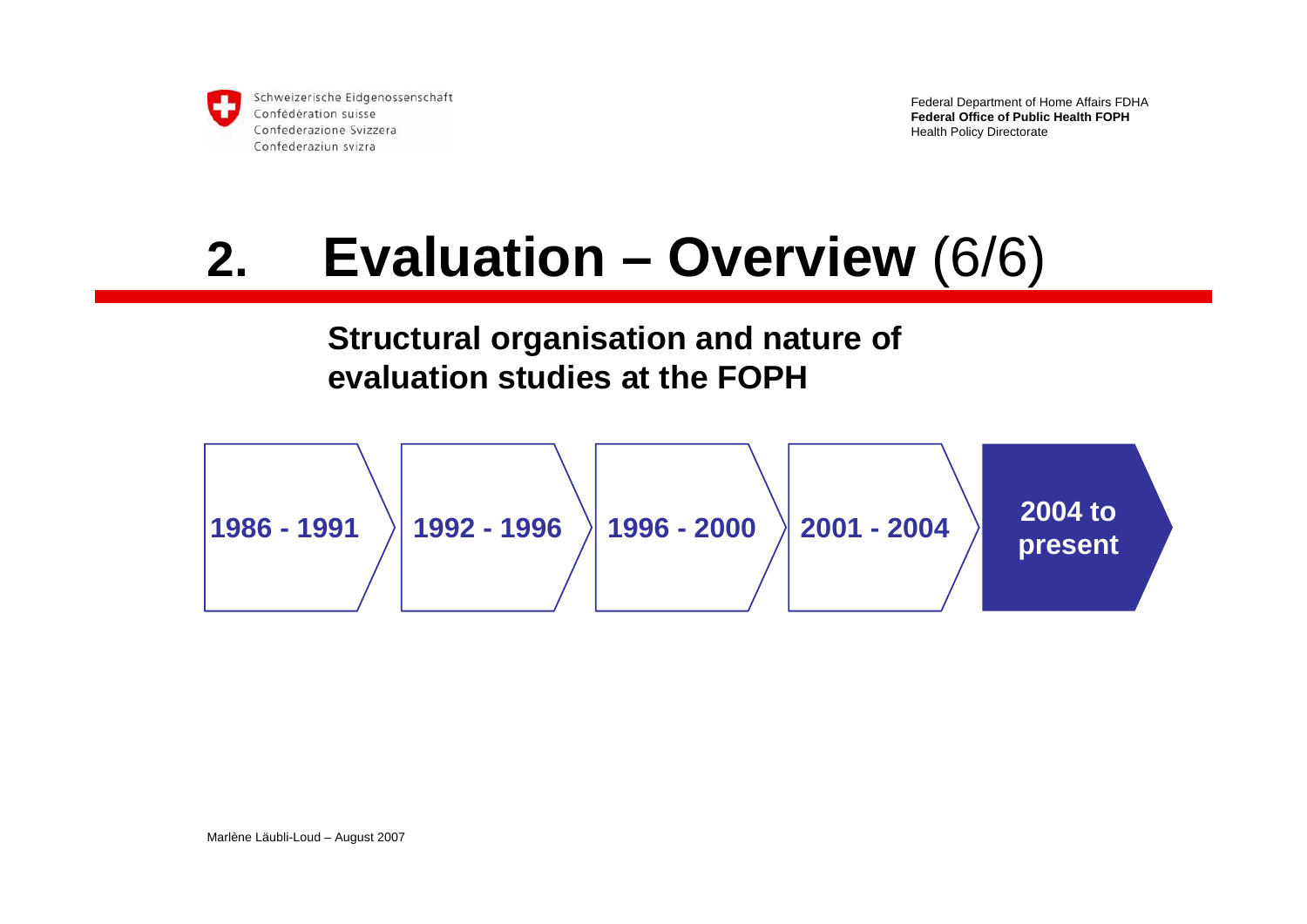

| $(1/2)$<br>present<br>$\overline{c}$<br>2004 | <b>Structural</b><br>organisation | Office reorganisation (2004) – Revision of<br><b>Office's strategy</b>                                                                           |
|----------------------------------------------|-----------------------------------|--------------------------------------------------------------------------------------------------------------------------------------------------|
|                                              |                                   | • Centralised service remains but with less staff<br>(250% available to support evaluation)                                                      |
|                                              |                                   | • Service moved to Health Policy Unit – but for<br>evaluation issues, reports directly to Vice Director<br>• Principle of centralised fund stays |
|                                              | <b>Evaluand</b>                   | Selection process still 'bottom-up', 'top-down',<br>$NEW = to also include proposals from evaluation$<br>service itself                          |
|                                              | <b>Main purpose</b>               | Developmental, legitimation – focus to become<br>more strategic than operational to support<br>executive decision making                         |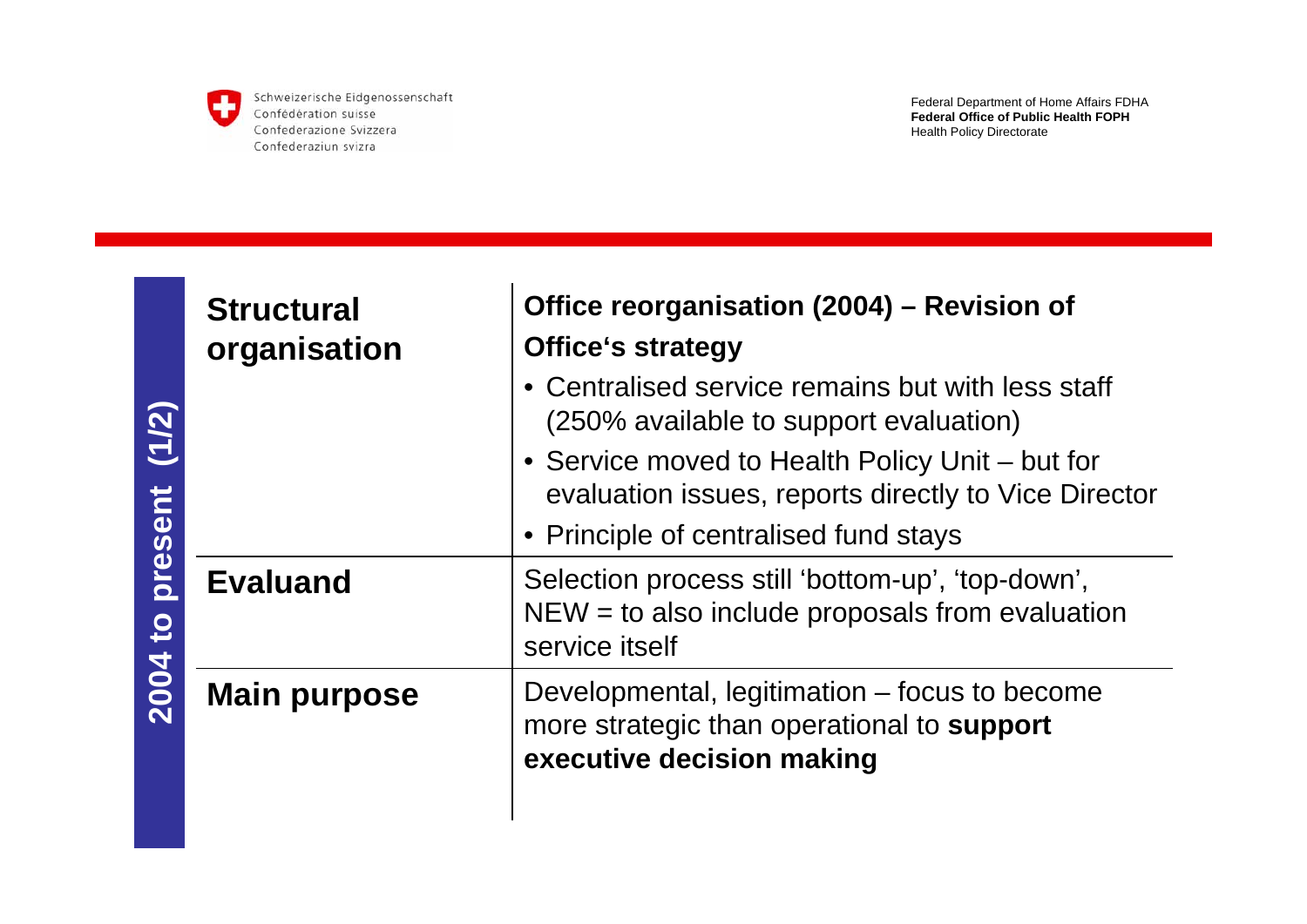

Federal Department of Home Affairs FDHA **Federal Office of Public Health FOPH**Health Policy Directorate

**Approach and nature of the commissioned evaluations**

- Moving towards **higher-level strategic evaluations** addressing over-arching questions
- Phasing-in more **"hybrid" evaluations** combining "internal "with "external" evaluations – with "internals". particularly focussing on formative / process evaluation
- • **Closer cooperation** with programme designers e.g. to develop a theoretical programme logic with appropriate indicators, and establish the relevant monitoring studies
- More emphasis on **economic aspects**
- Continued use of **mixed methods** different types of data for different stakeholders e.g. statistics for decision makers, quotations for activist stakeholders etc. **and triangulation**
- •**Different products for different audiences**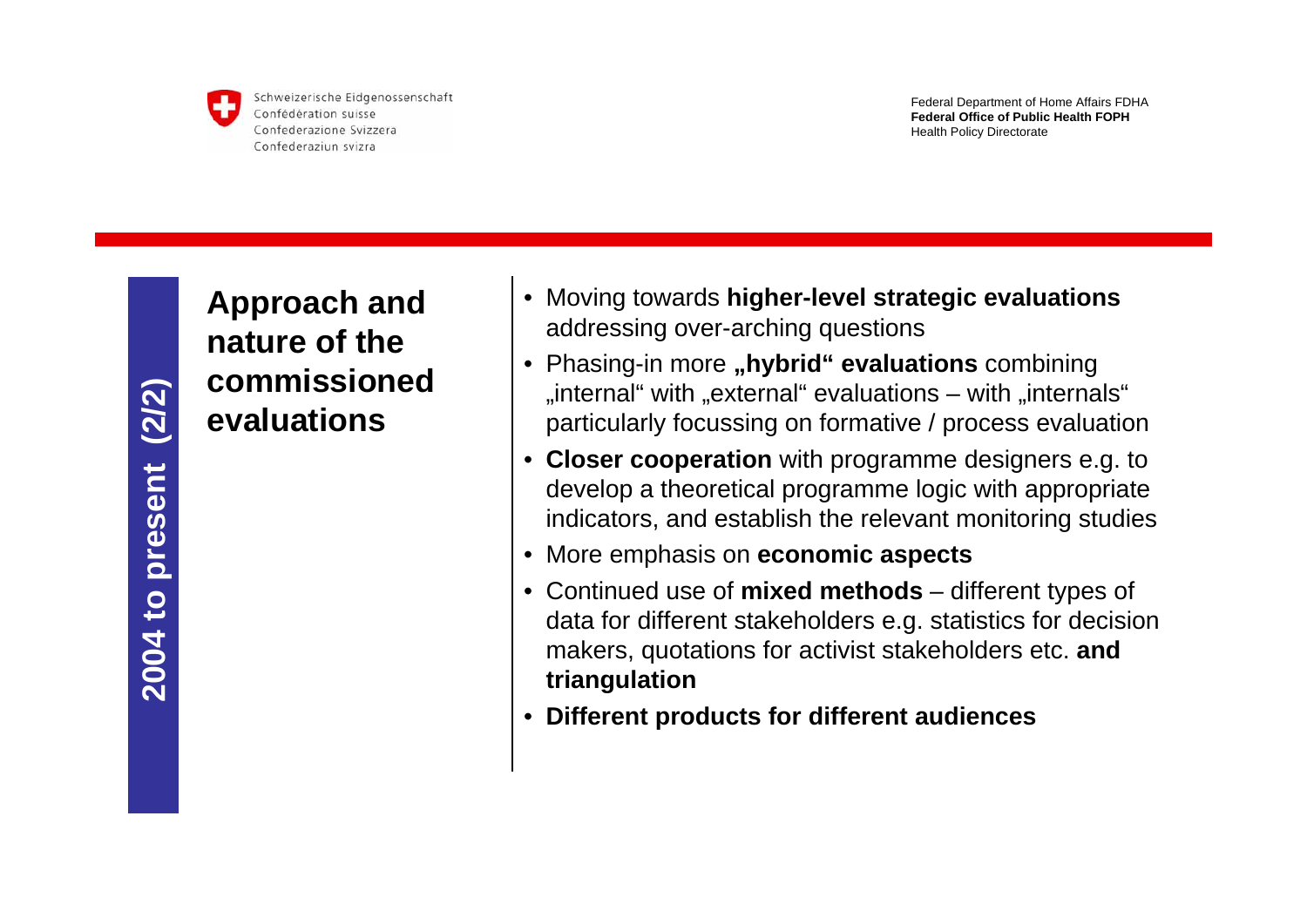

Federal Department of Home Affairs FDHA **Federal Office of Public Health FOPH**Health Policy Directorate

### **Integrating Evaluation into Prevention Planning**

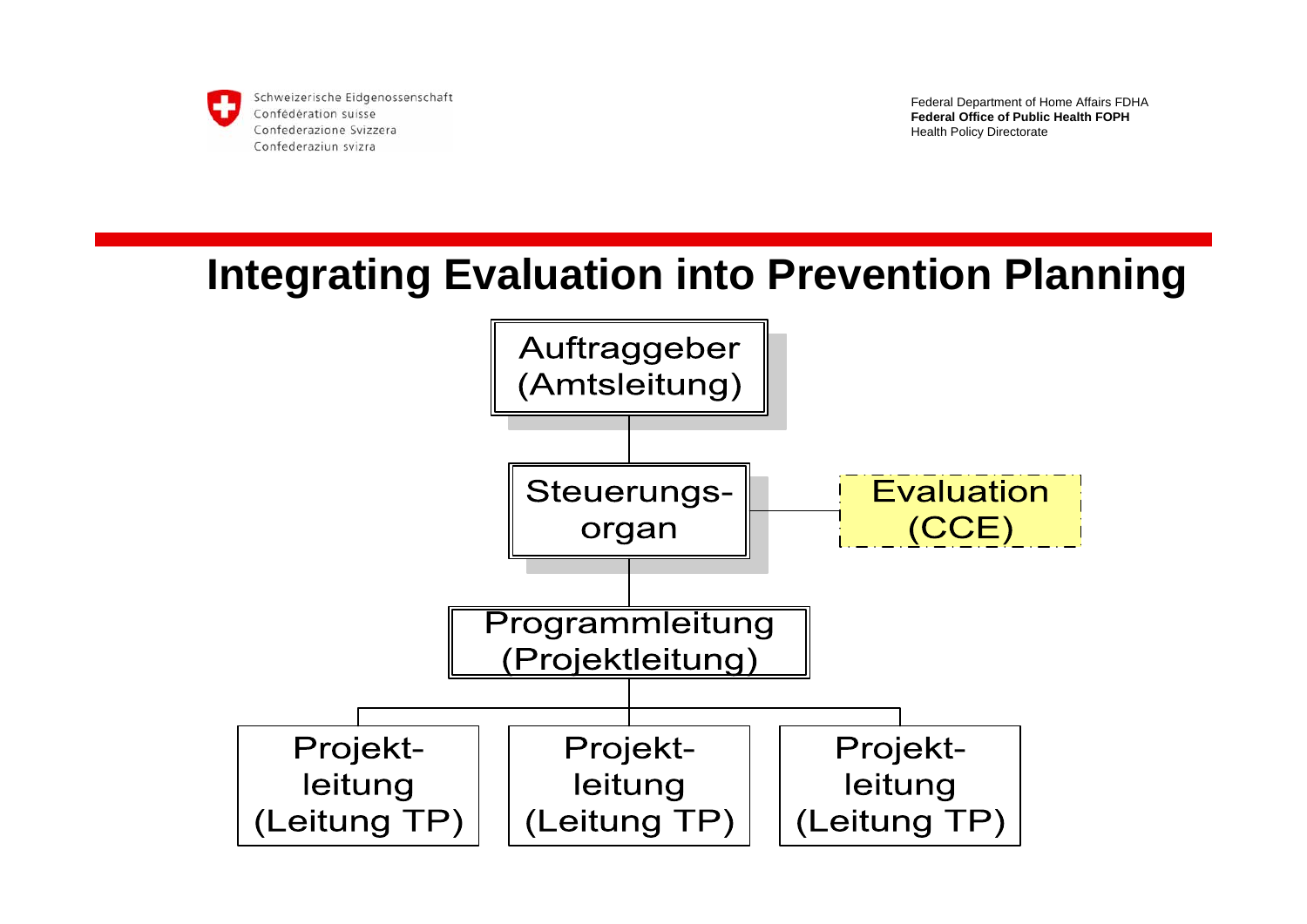

Federal Department of Home Affairs FDHA **Federal Office of Public Health FOPH**Health Policy Directorate

### **Evaluation and stakeholder interests**

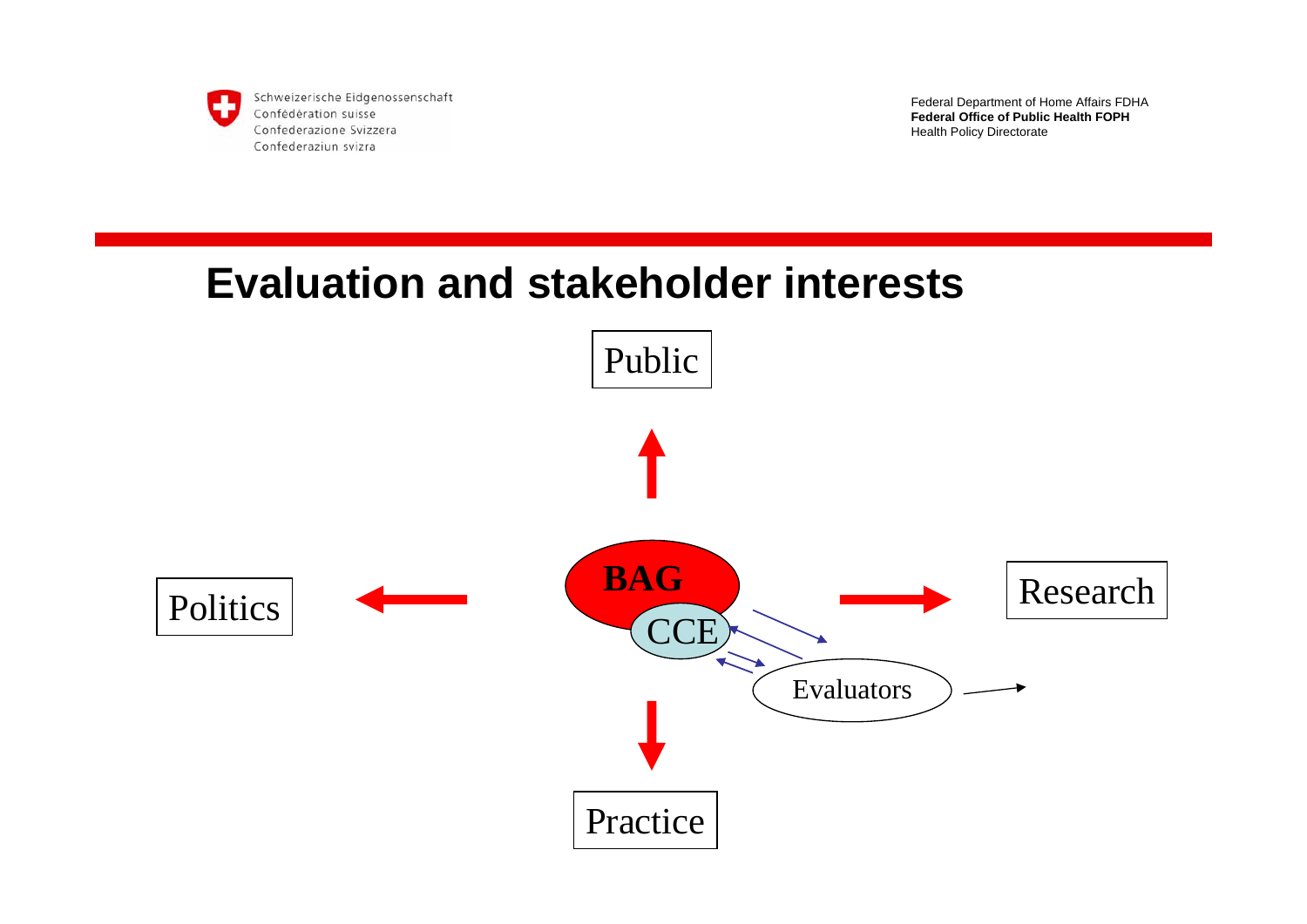### **3. Evaluation System – Highlights / Lowlights - Ongoing Challenges**

- **3.1 Protecting the interests of the Office**
- **3.2 Protecting the independence of evaluators (external evaluations)**
- **3.3 Creating the context for evaluation to inform strategy and practice**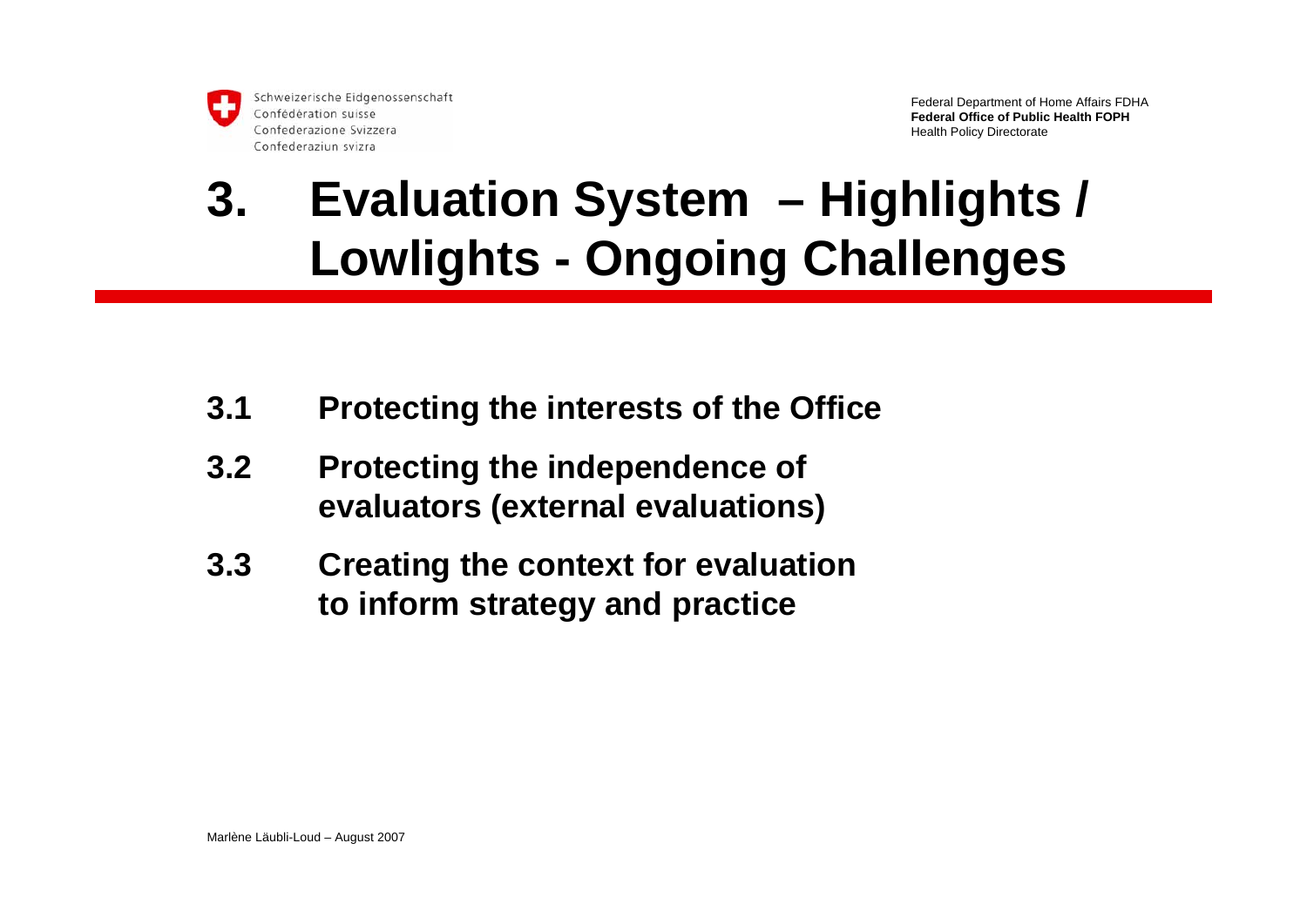

Federal Department of Home Affairs FDHA **Federal Office of Public Health FOPH**Health Policy Directorate

#### **3.1 Protecting the interests of the Office**

- •Value for money
- •Scientific quality
- •Policy relevance of work (but changing timeframes)
- •Publication of results within Office's time frame

### **3.2 Protecting the independence of evaluators (external evaluations)**

- •Integrity of individual pieces of work
- • Ensuring findings are considered, disseminated and translated into useful actions
- • Informing decision makers as to what evaluation can reasonably be expected to deliver (not solving all the problems – nor prescribing how to handle them)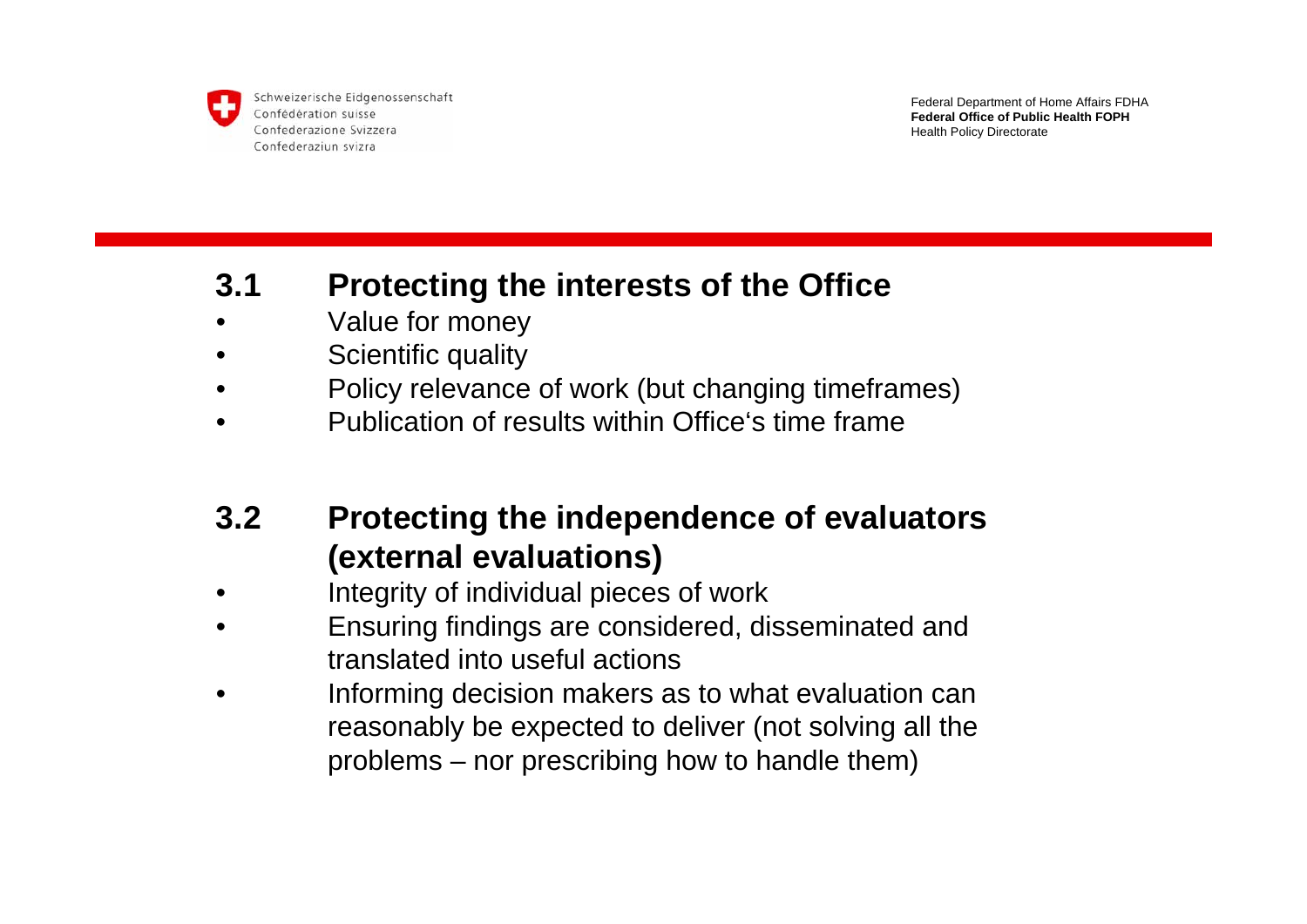

Federal Department of Home Affairs FDHA **Federal Office of Public Health FOPH**Health Policy Directorate

### **3.3 Creating the context for evaluation to inform strategy and practice (1/2)**

- • **Dealing with unrealistic expectations** (accountability – evidence on causality vs. prioritising improvement and learning)
- • **Recognising complexity of social reality** rather than simplification e.g. of linear programme logic model of inputoutput-outcome-impact. One programme /aspect maybe precondition for change, but no change will happen until other elements are in place – change not necessarily incremental, but radical and swift
- • Internal evaluation service to also **propose studies of strategic interest to directorate level**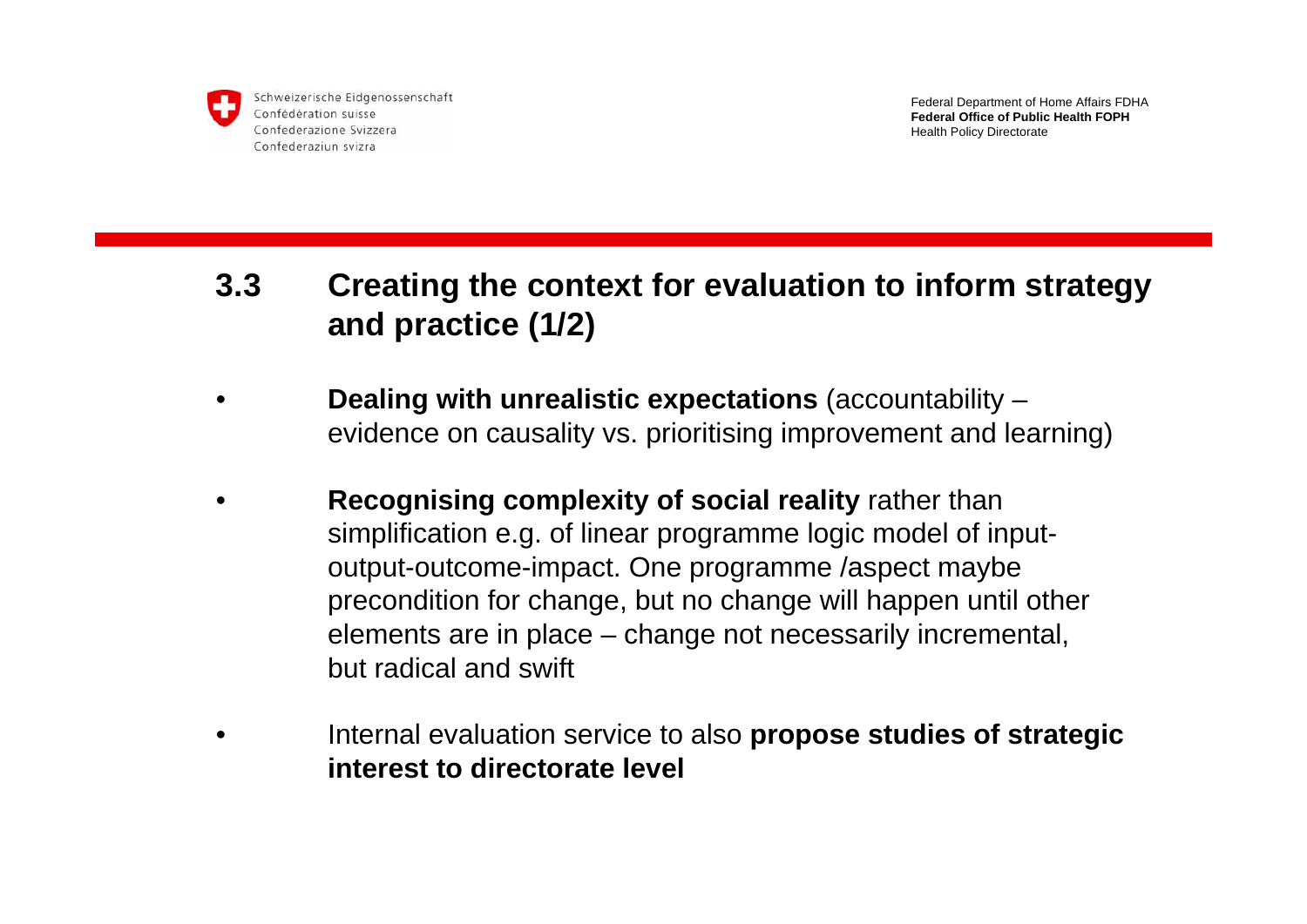

Federal Department of Home Affairs FDHA **Federal Office of Public Health FOPH**Health Policy Directorate

#### **3.3 Creating the context for evaluation to inform strategy and practice (2/2)**

- • **Moving from empirical findings to theoretical generalisations** Building (middle-range) domain-specific theory to understand mechanisms used to produce observed effects in particular contexts – what works, for whom, under what conditions (and at what price) (knowledge building use of evaluation)– perhaps building typologies of interventions within specific programmes
- • **Developing "learning organisation culture**" in Office – working together with other relevant services towards this end so that evaluation findings can be more effectively integrated into Office practices and processes